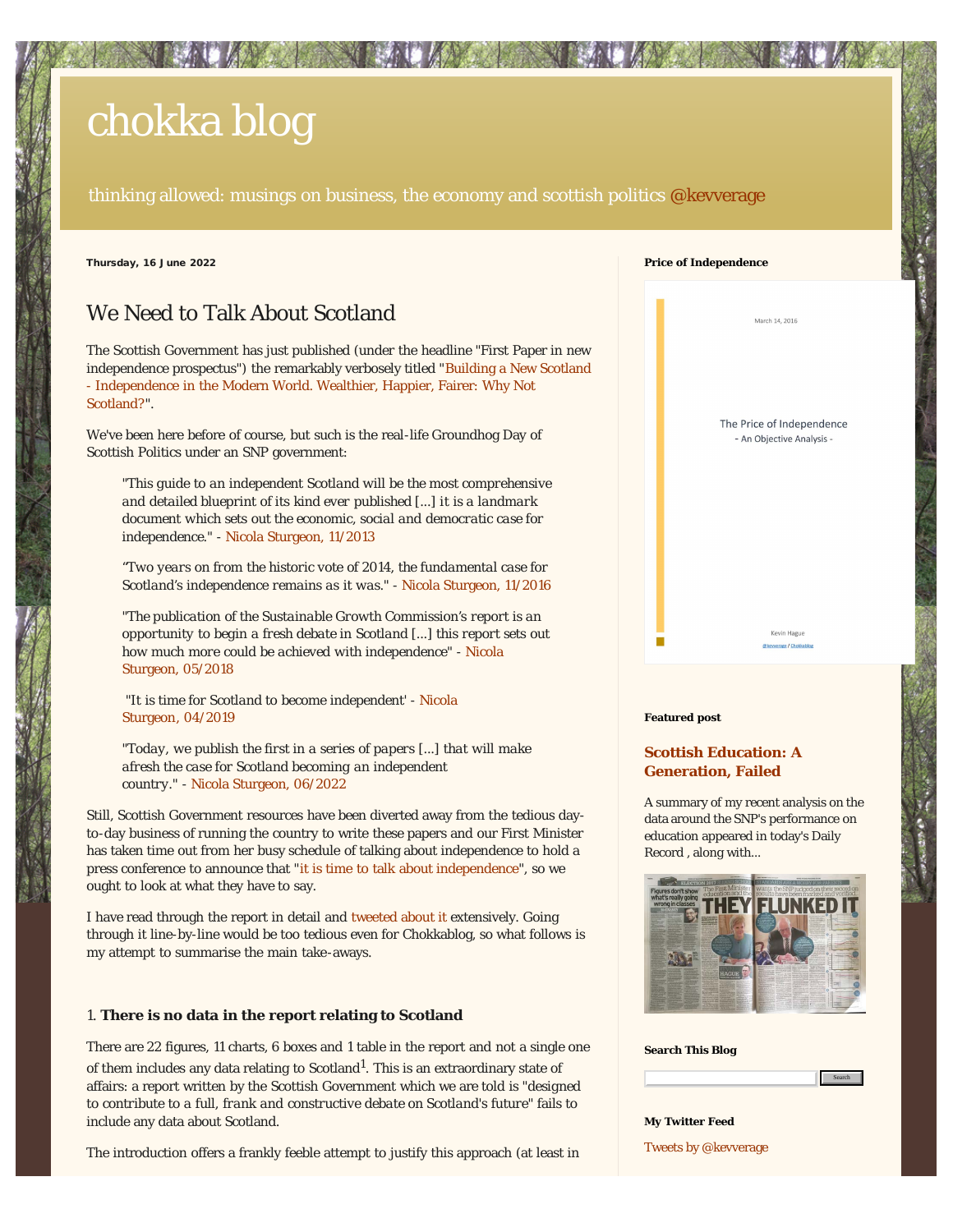relation to fiscal data) by blithely asserting that the fiscal position of Scotland within the United Kingdom *"tells us nothing about how Scotland would perform as an independent country and is, in any case, an argument for change, not against it."*

I'm genuinely shocked that the civil servants involved could have allowed such a statement to be included.

To suggest that data about the scale of our existing tax base (the tax paying workers, consumers, households and businesses in Scotland today) and the cost of delivering the public services Scots currently receive (pensions, social welfare, healthcare, education, transport etc.) tells us *nothing* about how our economy would perform after independence is frankly insulting to the reader's intelligence.

That statement doesn't only ask the reader to ignore the economic reality of Scotland today, it also makes the nakedly political assertion that any data that does exist is *"an argument for change, not against it".* Unfortunately this is typical of the paper's use of lazy rhetorical assertion rather than robust analysis and sound reason - we can do better.

To illustrate why writing a report on Scotland's future without reference to data about Scotland is less than helpful, let's look as two related charts as they appear in the paper:



Source: OECD data on General government spending

Figure 21

General government revenue as % of GDP, 2020 or latest available



Let's put aside for now the question of how this sample was chosen and how meaningless it is to include Ireland on an unadjusted GDP basis (which the paper itself footnotes on page 9, before then proceeding to present charts like this<sup>2</sup>) and find out what happens if we include the data for Scotland.

*An aside on the data audit trail: following the link to [the source data](https://data.oecd.org/gga/general-government-spending.htm#indicator-chart) shows us that these charts are mislabelled - the data being shown is for 2019 not "2020 or*

## **Blog Archive**

- $\nabla$  [2022 \(](https://chokkablog.blogspot.com/2022/)3)
	- $\blacktriangledown$  [June \(](https://chokkablog.blogspot.com/2022/06/)1) [We Need to Talk About Scotland](#page-0-0)
	- [►](javascript:void(0)) [February \(](https://chokkablog.blogspot.com/2022/02/)2)
	- [►](javascript:void(0)) [2021 \(](https://chokkablog.blogspot.com/2021/)8)
- [►](javascript:void(0)) [2020 \(](https://chokkablog.blogspot.com/2020/)6)
- [►](javascript:void(0)) [2019 \(](https://chokkablog.blogspot.com/2019/)6)
- [►](javascript:void(0)) [2018 \(](https://chokkablog.blogspot.com/2018/)18)
- [►](javascript:void(0)) [2017 \(](https://chokkablog.blogspot.com/2017/)27)
- [►](javascript:void(0)) [2016 \(](https://chokkablog.blogspot.com/2016/)46)
- [►](javascript:void(0)) [2015 \(](https://chokkablog.blogspot.com/2015/)45)
- [►](javascript:void(0)) [2014 \(](https://chokkablog.blogspot.com/2014/)40)
- [►](javascript:void(0)) [2013 \(](https://chokkablog.blogspot.com/2013/)2)
- [►](javascript:void(0)) [2011 \(](https://chokkablog.blogspot.com/2011/)15)
- [►](javascript:void(0)) [2010 \(](https://chokkablog.blogspot.com/2010/)8)
- [►](javascript:void(0)) [2000 \(](https://chokkablog.blogspot.com/2000/)1)

## **Popular Posts**

- [Report: The Price of Independence](http://chokkablog.blogspot.co.uk/2016/03/the-price-of-independence.html)
- [Video Presentations](https://www.youtube.com/playlist?list=PL-7OVl8SEba2KyZQc5Jkw8XuhfRTtrL3k)
- [Daily Record Column: 11/03/2016](http://chokkablog.blogspot.co.uk/2016/03/why-we-should-be-glad-we-voted-no.html)
- [Praise for Chokkablog](http://chokkablog.blogspot.co.uk/2015/04/praise-for-chokkablog.html)
- [Full Fiscal Autonomy for Dummies](http://chokkablog.blogspot.co.uk/2015/04/full-fiscal-autonomy-for-dummies.html)
- [Wee Blue Book of Errors Part I:](http://chokkablog.blogspot.co.uk/2015/10/wings-and-his-wee-blue-book-of-errors.html) [Economy](http://chokkablog.blogspot.co.uk/2015/10/wings-and-his-wee-blue-book-of-errors.html)
- [Wee Blue Book of Errors Part II:](http://chokkablog.blogspot.co.uk/2015/10/wings-wee-blue-book-of-errors-part-ii.html) [Pensions](http://chokkablog.blogspot.co.uk/2015/10/wings-wee-blue-book-of-errors-part-ii.html)
- [The Fabulously Absolute SNP](http://chokkablog.blogspot.co.uk/2015/10/the-absolutely-fabulous-snp.html)
- [Let's Talk About Growth](http://chokkablog.blogspot.co.uk/2015/06/lets-talk-about-growth.html)
- [Circles Within Circles](http://chokkablog.blogspot.co.uk/2015/05/circles-within-circles.html)
- [The Great Escape](http://chokkablog.blogspot.co.uk/2015/05/the-great-escape.html)
- [Stop Getting GERS wrong](http://chokkablog.blogspot.co.uk/2015/06/stop-getting-gers-wrong.html)
- [FFA in 700 words](http://chokkablog.blogspot.co.uk/2015/04/full-fiscal-autonomy-in-700-words.html)
- [Summary: Scotland in the UK](http://chokkablog.blogspot.co.uk/2015/03/simple-summary.html) [Economy](http://chokkablog.blogspot.co.uk/2015/03/simple-summary.html)
- [Scotland's Economy](http://chokkablog.blogspot.co.uk/2015/02/scotlands-economy.html)
- [Yes or No: Makes no Difference](http://chokkablog.blogspot.co.uk/2015/02/yes-or-no-makes-no-difference.html)
- [Its Not About The Numbers](http://chokkablog.blogspot.co.uk/2014/08/its-not-about-numbers.html)
- [Why Do I Care](http://chokkablog.blogspot.co.uk/2015/03/why-do-i-care.html)
- [Simplify, Exaggerate & Carry On](http://chokkablog.blogspot.co.uk/2015/02/simplify-exaggerate-and-carry-on.html) [Regardless](http://chokkablog.blogspot.co.uk/2015/02/simplify-exaggerate-and-carry-on.html)
- [BBC Bias and the Independence](http://chokkablog.blogspot.co.uk/2014/11/bbc-bias-and-independence-referendum.html) [Referendum](http://chokkablog.blogspot.co.uk/2014/11/bbc-bias-and-independence-referendum.html)
- [Currency Union & Economic](http://chokkablog.blogspot.co.uk/2014/07/currency-union-and-economic-asymmetry.html) **[Asymmetry](http://chokkablog.blogspot.co.uk/2014/07/currency-union-and-economic-asymmetry.html)**
- [We Should Decide Who Governs Us](http://chokkablog.blogspot.co.uk/2014/05/we-should-decide-who-governs-us.html)
- [£8.3bn Better Off?](http://chokkablog.blogspot.co.uk/2014/08/83bn-better-off.html)
- [The Wee Blue Book \(of Lies\)](http://chokkablog.blogspot.co.uk/2014/08/the-wee-blue-book-of-lies.html)
- [Wings Over Scotland: An Apology](http://chokkablog.blogspot.co.uk/2015/02/wings-over-scotland-apology.html)
- [Business for Scotland: Who Are](http://chokkablog.blogspot.co.uk/2014/06/who-do-business-for-scotland-represent.html) [They?](http://chokkablog.blogspot.co.uk/2014/06/who-do-business-for-scotland-represent.html)
- [Independence & Economy "Facts": A](http://chokkablog.blogspot.co.uk/2014/07/response-to-independence-and-economy.html) [Response](http://chokkablog.blogspot.co.uk/2014/07/response-to-independence-and-economy.html)
- [Dunleavy & Cost of Independence](http://chokkablog.blogspot.co.uk/2014/06/dunleavy-and-costs-of-independence.html)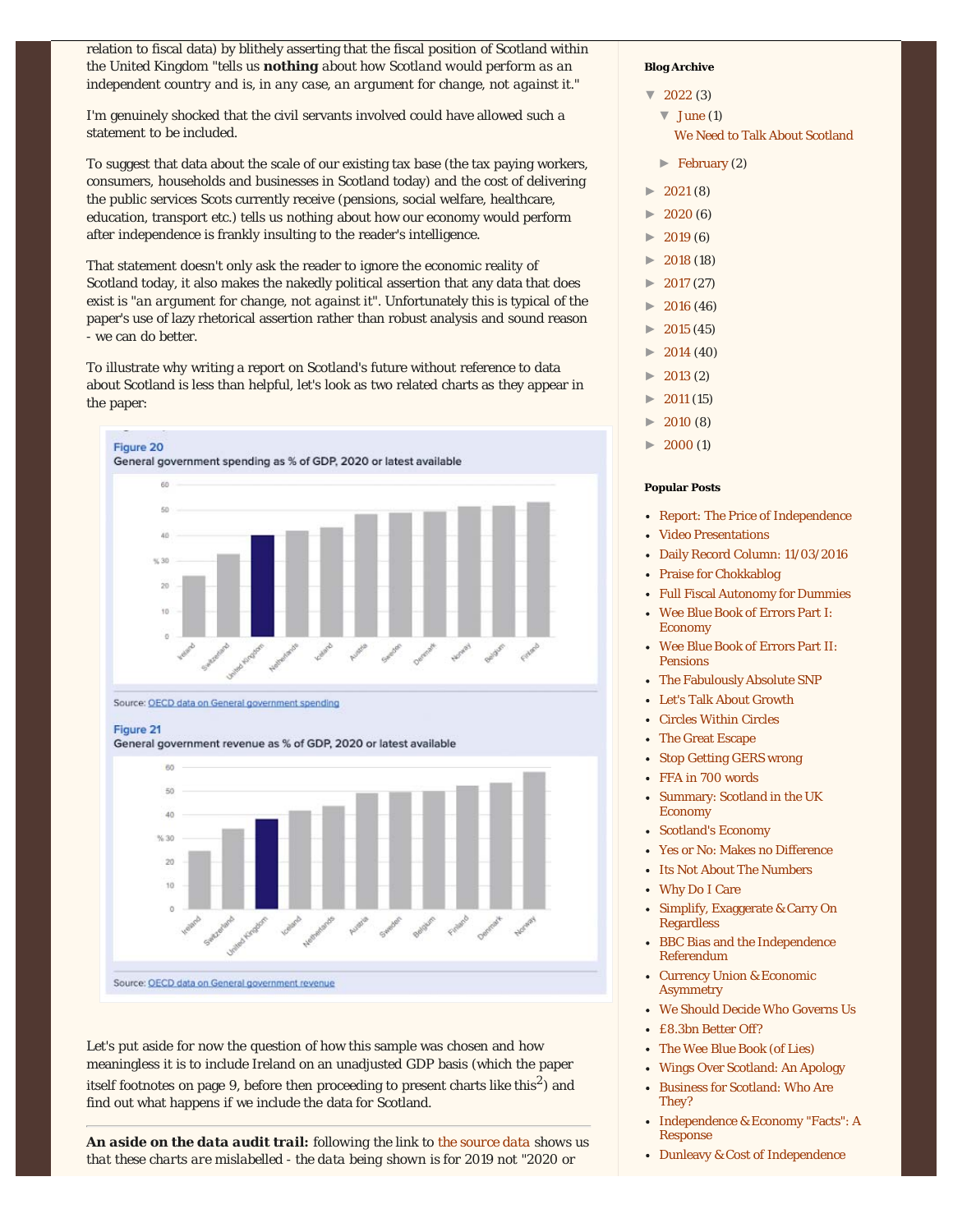*latest available". This makes sense as 2020 was of course a pandemic year (e.g. the UK's general government spending figure was over 51% of GDP in 2020) so we need to go back to 2019 to get sensible 'in normal times" data. One hopes this sloppy labelling of the charts is not indicative of the general attention to detail being paid by the report's authors*

Having established which year the data actually refers to, we can recreate these charts and add Scotland (as part of the UK) to them<sup>3</sup>



Source: OECD data on Ge ernment spending; GERS figures for 2019-20 (as published in GERS 2020-21) used for UK and Scotland



The title of this Scottish Government paper asks "Why Not Scotland"? When it comes to the data being shown in the charts, we find ourselves asking the same question.

Had Scotland been included in these exhibits it would have been obvious that it enjoys far higher levels of public spending than the UK overall but bears basically the same tax burden.

This will not be a surprise to regular readers of Chokkablog. What we are seeing here is simply an illustration of the fact that Scotland gets a higher share of spending than its share of revenue generated. To couch this in terms nationalists like to use: Scotland gets back more than it sends to Westminster.

To put it another way: all of the comparator countries with similar or higher levels of public spending are only able to sustain that by having far higher government revenue (ie taxes) than Scotland pays within the United Kingdom. Scotland is able to sustain this level of public spending because of UK-wide pooling and sharing. This chart shows a material tangible advantage to Scotland of remaining part of the UK.

This brings us to another frustration with this Scottish Government paper: why do they do such a bad job of presenting information? Having two charts with the countries in a different order makes it hard to see what's going on and we can't

## [My Bona Fides](http://chokkablog.blogspot.co.uk/2014/05/the-referendum-debate-my-bona-fides.html)

## **My Stuff**

- [These Islands](http://www.these-islands.co.uk/)
- [Gifford Community Woodland](http://giffordcommunitywoods.blogspot.co.uk/)
- [My Linked in Profile](http://uk.linkedin.com/in/khague/)
- [Proctocolectomy](http://colonoff.blogspot.co.uk/)
- [Endura](http://www.endura.co.uk/)
- [Greenfingers.com](http://www.greenfingers.com/)
- [Petplanet.co.uk](http://www.petplanet.co.uk/)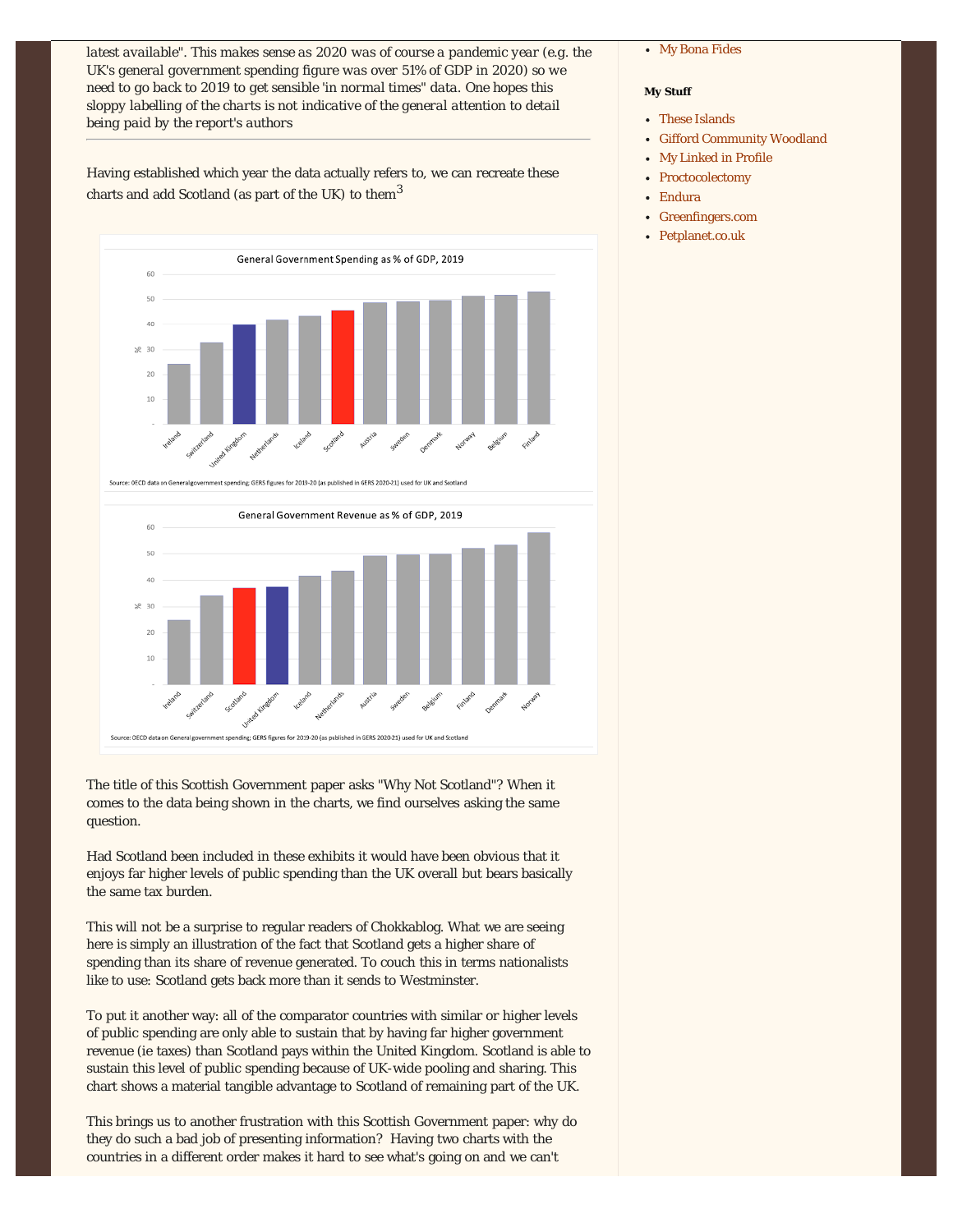easily see the deficit levels implied (i.e the difference between Revenue and Spending figures).

We could add another chart to show the difference between Government Revenue and Government Spending so that we can see the scale of each country's Surplus/(Deficit) ...



... but why use three different bar charts to show this data when we can use one, far more informative chart?

Using the same data I've produced the chart below while sitting on a train - it's really not that hard:



All I've done is plotted the data as an x-y scatter, taken Ireland off (for the reasons explained in note 2) and added the context of the EU's Excessive Deficit Crieria. Now we can really see what's going on:

- Higher tax is obviously correlated with higher spend
- The comparator countries (and the UK) were all above the EU's excessive deficit threshold in 2019
- Scotland is an obvious outlier: it enjoys mid-table levels of public  $\bullet$ spending despite being a relatively low tax economy - this is a tangible benefit Scotland sees from UK-wide pooling and sharing of taxes

Remember: without including any fiscal data for Scotland, this Scottish Government paper asked us to take on trust the assertion that the fiscal data is "*in any case, an*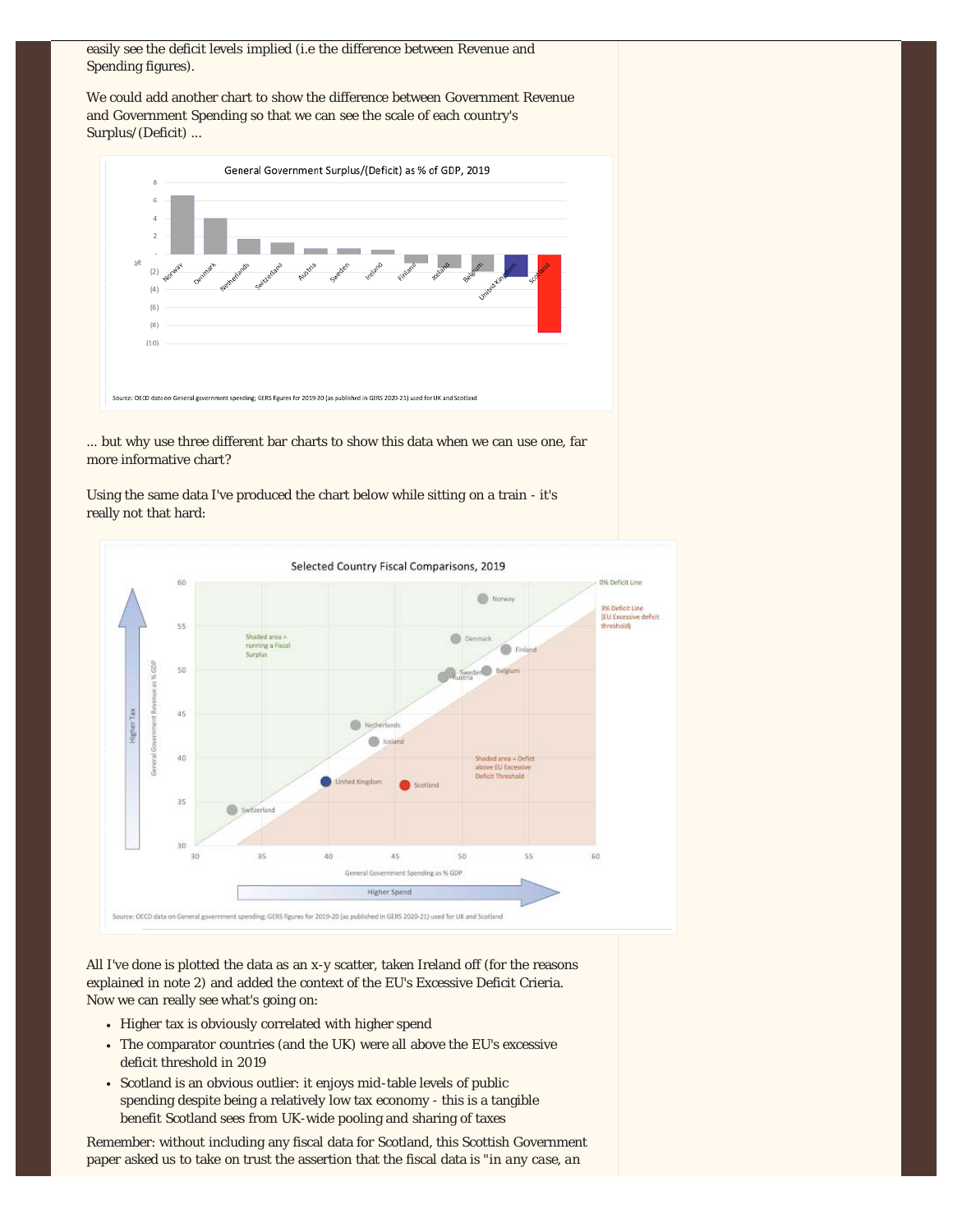*argument for change, not against it".*

Moving beyond ideologically motivated assertion and looking at the actual data which one might have hoped the authors of this report would have done - it becomes clear that the fiscal data can be used to make a compelling, economically rational argument for Scotland remaining in the UK.

## **2. There is a clear indication that the SNP is now looking to make the economic case for independence based on moving Scotland to being a high tax country**

In the context of the charts above, the paper asks:

*"Why are most of the comparator countries able to sustain relatively high spending over the long-term?"*

The first thing to point out is that we have now seen what the paper chose not to show - that Scotland *already* enjoys "relatively high spending" (and [it has done over](https://www.these-islands.co.uk/publications/i377/gers_2021_a_deep_dive.aspx) [the long-term\)](https://www.these-islands.co.uk/publications/i377/gers_2021_a_deep_dive.aspx). That's a pretty big point for the paper to omit.

The improved presentation of the data above also makes the answer to this question blindingly obvious: by having relatively high taxes.

This is all just a very roundabout way of saying that deficits matter. The data provided (once we've put it into a more helpful format) just shows that the comparator countries are all fiscally prudent. In normal times they only allow spending to exceed revenue within the constraints of the EU's 3% Excessive Deficit threshold.

So if an independent Scotland is to sustain current levels of public spending (let alone increase public spending as many independence supporters seem to believe would happen) then tax revenues would need to dramatically increase.

The answer given by the Paper hints towards realising this, albeit indirectly:

*"Evidence suggests that higher confidence in government is correlated with higher levels of willingness to comply with taxes ..."*

The paper goes on to reference an Economic Observatory article in support of higher tax economies:

*"Far from impeding prosperity, it is high-growth countries that tend to have a larger share of tax revenues in [sic] GDP"*

The SNP's own Sustainable Growth Commission previously recommended controlling the deficit through austerity (i.e. by [cutting public spending as a share of](https://www.these-islands.co.uk/publications/i307/gc_5_the_truth_about_austerity.aspx) [GDP.](https://www.these-islands.co.uk/publications/i307/gc_5_the_truth_about_austerity.aspx)) This latest paper strongly hints towards an independent Scotland increasing tax revenues as a share of GDP.

This is not the place to re-run [arguments about the GERS deficit](https://www.these-islands.co.uk/publications/i377/gers_2021_a_deep_dive.aspx) - but some of us have been saying for a long time that, were Scotland to become independent, a combination of tax rises *and* public spending cuts would be an inevitable consequence.

Although this paper doesn't address the issue head-on, buried within it is a tacit admission that only by generating higher taxes could Scotland sustain the higher spending *we already receive* as part of the UK.

How effective tax rate increases would be is a debate for another day. But if a lower tax regime is just across the mainland border and another even lower tax regime exists in neighbouring Ireland, it's not hard to see what would happen to the tax base in an independent Scotland if corporations and high-earners were squeezed with higher taxes.

We wait with interest to see if future papers in this series address the fiscal deficit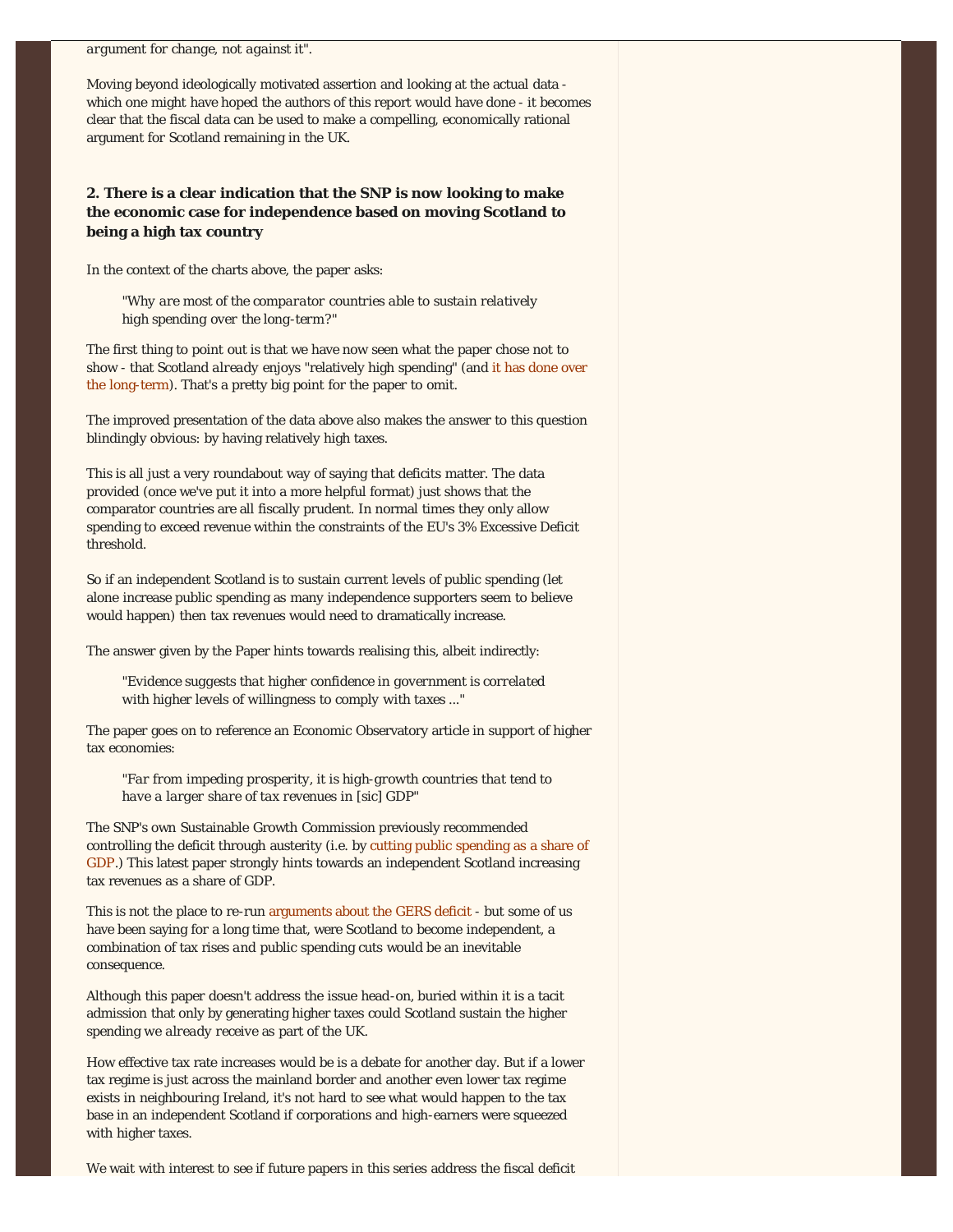question using actual numbers for Scotland's economy and with realistic estimates for the scale of tax rises and spending cuts that an independent Scotland would have to bear to achieve a sustainable fiscal position.

## **3. The Scottish Government's responsibilities are ignored**

There are plenty of other charts and exhibits where we might have expected the Scottish Government to provide at least some contextual data to show how Scotland performs after 15 years under SNP control. I'm doing this in my spare time, so I'm not going to attempt to address them all.

But given the devolved Economic Development, Income Tax and Benefit Top-up powers the SNP have, it seems extraordinary that no attention is given to what has been (or could be) achieved by the Scottish Government to support business investment or to address issues like poverty, income inequality and social mobility.

Take this extract from Scotland's National Strategy for Economic Transformation which is quoted in the paper:

*"Despite our wealth, too many households continue to live in poverty as a result of structural inequalities. Healthy life expectancy is too low in the most deprived areas of our country. Tackling the underlying causes of inequality in our society and providing economic opportunity is vital in order to improve life chances. Scotland's productivity lags behind that of many other advanced economies and whilst we continue to innovate too few of our ideas are turned into businesses and too few of our new businesses are scaling up successfully"*

The paper expects the reader to accept as read that this sorry state of affairs exists simply because Scotland is not independent. Yet we've seen - by looking at data the paper itself didn't see fit to include - that levels of Scottish public spending are higher than Scotland's tax base could sustain without the benefit of pooling and sharing taxes across the UK.

Combine that economic reality with the devolved powers at the Scottish Government's disposal and an alternative hypothesis is surely worth exploring: maybe the party that has been in power in Scotland for the last 15 years should take some responsibility for these outcomes instead of writing papers like this that seek to pin all the blame on being "not independent".

It seems this paper has been written as an exercise in talking down the UK whilst absolving the SNP Scottish Government of any responsibility.

## **4. The report assumes independence must be the answer; it doesn't provide a meaningful argument for** *why* **it must be the answer**

We've seen above how the fiscal data *for Scotland* provides one of the most powerful arguments against independence, yet the paper has simply ignored it. This is symptomatic of a wider problem with the paper, illustrated by the following extract:

*What do these other countries have that Scotland does not? They have significantly more economic policy autonomy and a much greater ability to tailor policies to their own specific circumstances. The evidence points to independence broadening the policy options available to address areas of relative under-performance and to make the most of Scotland's potential.* 

The first logical flaw here is that this paper doesn't compare Scotland with these countries - it compares them to the UK which obviously already has "policy autonomy".

But a more fundamental flaw is that there are obviously lots of possible answers to the question "What do these countries have that Scotland does not?". Each country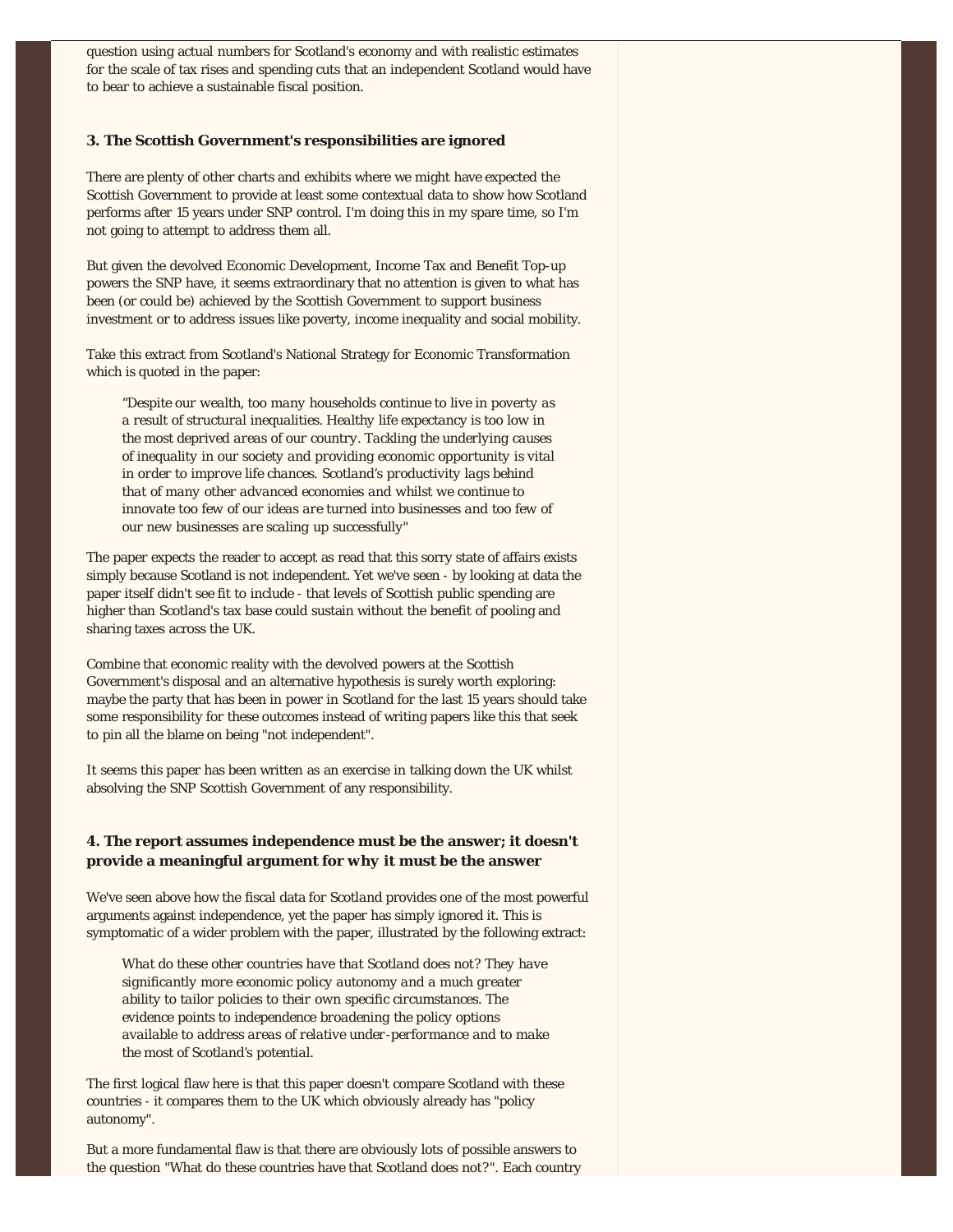has its own unique combination of history, trading relationships, natural resources, established industries, centres of excellence, skills, climate, geographic proximity to other markets, language, population density, political stability, cultural workethic and much more.

One could just as easily answer that question by saying those countries are not governed by a political party focused on fostering grievance and division, that they don't have a government that devotes energy to writing papers like this one.

If the logical flaw here isn't obvious, this exercise is no more meaningful than plotting the FIFA rankings for small countries who outperform Scotland and asserting that therefore the "evidence points to" their better footballing performance being because they are independent.

These are complex multi-variant questions, but a nationalist hammer will always see the nail of separatism.

## **5. Brexit Bad, Scexit Good?**

The paper keeps reiterating that barriers to trade caused by Brexit will be economically damaging:

*"Brexit [...] has set the UK on an economic path that imposes higher barriers to trade with Europe, and is likely to lead to slower growth .. "* 

*"the particularly damaging form of Brexit chosen by the UK Government has increased barriers both to freedom of movement and to trade with Europe"*

*"Brexit will almost certainly exacerbate at least some of the UK's longstanding structural problems by, for example, further reducing the scope for productivity growth by establishing barriers to trade."*

I happen to agree with that conclusion, but given the Scottish Government's argument for independence is predicated on re-joining the EU, the logical inconsistency here is obvious.

After decades of unfettered access to both the EU and the UK single markets, [Scotland still exports more than three times as much to the rest of the UK than it](https://www.gov.scot/publications/export-statistics-scotland-2019/#:~:text=Scotland) [does to the EU.](https://www.gov.scot/publications/export-statistics-scotland-2019/#:~:text=Scotland) If an independent Scotland were to join the EU, those barriers to trade would shift from affecting the 19% of Scotland's exports that go to the EU and instead impact the 60% of exports that go to the rest of the UK.

The evidence of economic damage being caused by EU/UK trade friction is an argument against independence, not for it.

## **6. I could go on ...**

This blog post is already too long, so let me just make a last few random observations:

**Statistical Gerrymandering:** as with the SNP's previous Sustainable Growth Commission report, the countries chosen as comparator countries are pre-selected based on being "better performing" on the measures chosen. Portugal and Greece are absent, as are the Czech and Slovak Republics. Compared to the SNP's Growth Commission report, Iceland has been added but Hong Kong, Singapore and New Zealand have been excluded. This "pick and mix" approach to choosing comparator countries may be reasonable when looking to learn lessons from "successful" models, but it means *general* conclusions about the performance of small countries can't be drawn. This approach also suggests that nothing can be learned from those countries which have been excluded from the comparator set - if they share some of the characteristics of the "successful" countries, can we really conclude that those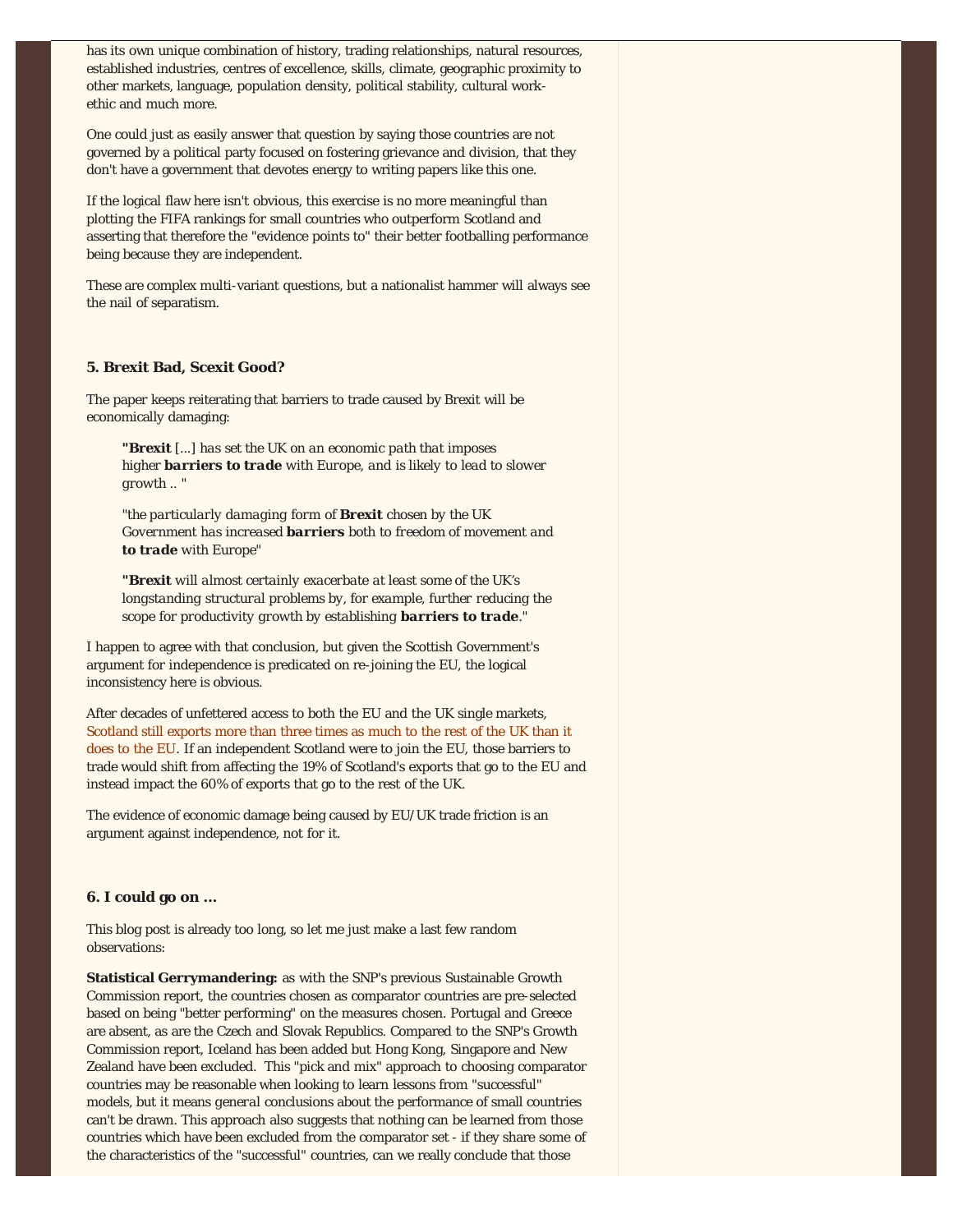**Data conspicuous by its absence:** there is nothing in the Paper about educational achievement or health outcomes (or indeed drug deaths). Why would the report exclude comparison of performance in areas of devolved competence?.

**Currency is not discussed:** suffice to say none of the comparator countries studied are using the currency of another country (so obviously none of the EU members among the comparator countries are using the currency of a non-EU member). There will no doubt be a paper to come on currency - it will make for fascinating reading.

**Covid** is referred to in the paper as a source of economic damage and disruption but at no point is the UK's role in sourcing vaccines or providing financial support (eg. through the furlough scheme) mentioned. No consideration is given to the wider question of how an independent Scotland could handle another economic shock of that kind while simultaneously addressing its fiscal challenges, establishing its own currency and central bank, dealing with capital and talent flight, building the required machinery of state to function as an independent nation, etc.

The instability caused by the **war in Ukraine** is referred to only in the passing. The value of combined UK defence and security apparatus is not mentioned, **NATO** is not referred to at all and no consideration is given to the geopolitcal implications of breaking up and potentially destabilising one of NATO's three nuclear weapons states.

**Nation Building:** it is hard not to raise a quizzical eyebrow when the Scottish National Investment Bank (SNIB) is cited as an example of "institutional infrastructure that an independent country would need". For the avoidance of doubt, it is [a development finance company, not a banking institution.](https://www.thebank.scot/)

So there we have it. The first paper in a series intended to form "a new independence prospectus" focuses on comparative data but ignores data for Scotland, presupposes independence must be the answer and then - using logic that even a child could see is flawed - tries to suggest that independence is a logical conclusion. It doesn't bode well for what is to follow, but we await the next papers with bated breath.

\*\*\*

#### **Notes**

1. For the pedants out there: one of the boxes lists reserved powers - but I don't think that really counts

#### 2. Footnote 2 on page 9 ...

Ireland is included here as it is one of the comparator countries, but the problems of using GDP as a measure of the Irish  $\overline{z}$ economy have been set out by Byrne S, Conefrey T and O'Grady M (2021) The Disconnection of GDP from Economic Activity<br>Carried out in Ireland (Central Bank of Ireland). The specific issues with GDP related measures for Irel affect the overall proposition in this paper that the comparator countries outperform the UK on a wide range of measures.

which [links](https://www.centralbank.ie/docs/default-source/publications/quarterly-bulletins/boxes/qb4-2021/box-c-the-disconnection-of-gdp-from-economic-activity-carried-out-in-ireland.pdf?sfvrsn=2) to this: "*The unsuitability of GDP as a measure of both the size of the Irish economy and its rate of growth has been well documented for over 20 years. The problems with using GDP in an Irish context were brought into sharp focus in 2016, when CSO National Accounts data recorded an increase in GDP for 2015 of just under 26 per cent, a year in which employment grew by 3.4 per cent. Since 2015, there is evidence of a widening gap between measured GDP, in the official National Accounts published by the CSO, and what could be considered as underlying domestic economic activity – i.e. economic activity conducted in Ireland that affects the employment and incomes of Irish residents. In 2021, GDP is likely to overstate the underlying rate of growth in the Irish economy by around threefold*

3. These figures come from the Scottish Government's own National Statistics Publication: Government Expenditure and Revenue Scotland 2020-21. This includes data for 2019-20 which closely matches the UK data shown on these exhibits. [I've left Ireland on there to confirm that the data is consistently sourced.]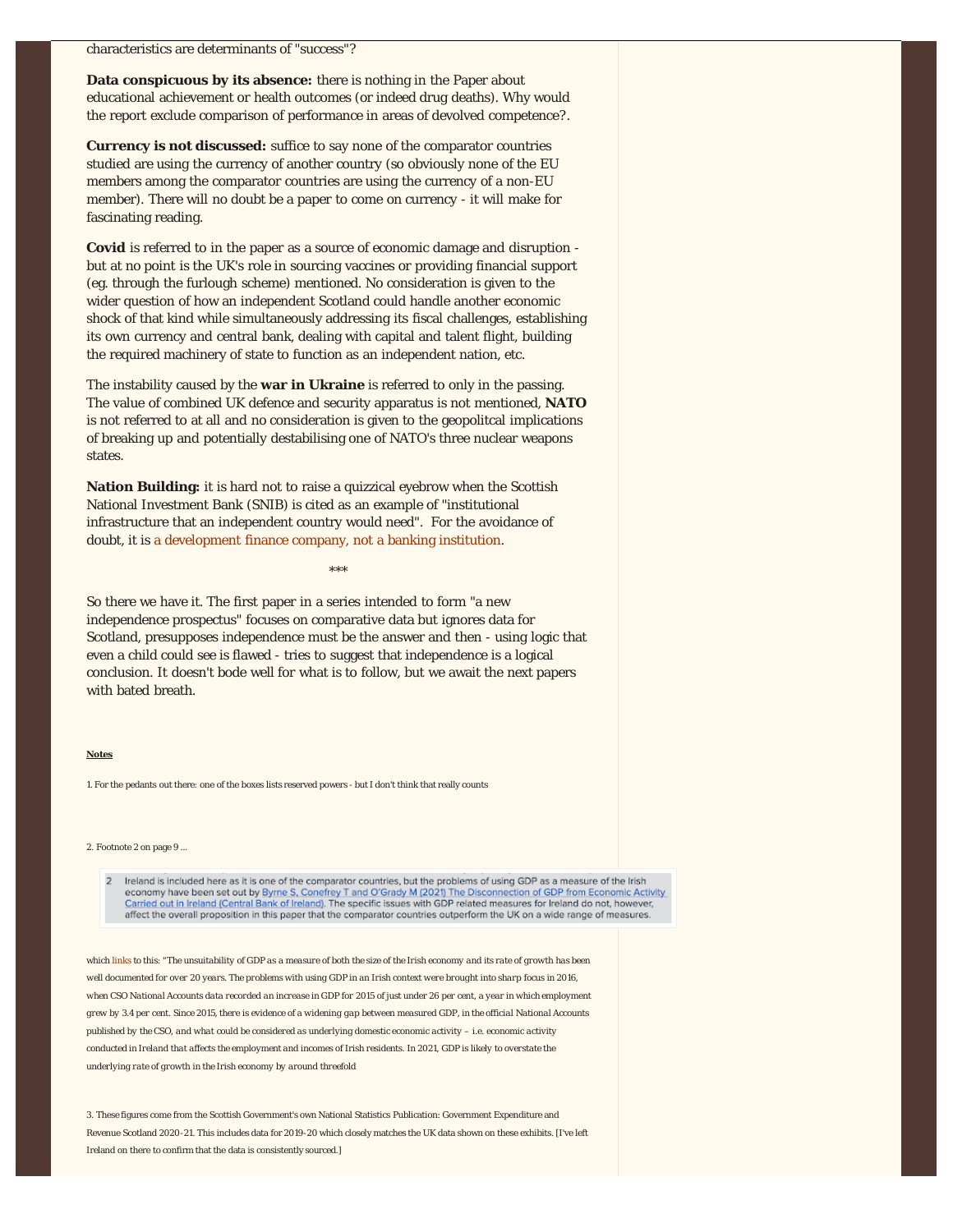## 9 comments:

## **[Jamie Clarkson](https://www.blogger.com/profile/15382054522316245451) said...**

Another excellent blog, and an impressively quick response.

[16 June 2022 at 06:43](https://chokkablog.blogspot.com/2022/06/we-need-to-talk-about-scotland.html?showComment=1655387019246#c5044071194106405714)

#### **[Keith Macdonald](https://www.blogger.com/profile/10889569814380351496) said...**

Excellent work Kevin and good to get a dose of truth. I do think we need to get this out to a wide audience and in particular the opposition parties who can get attention.

[16 June 2022 at 07:43](https://chokkablog.blogspot.com/2022/06/we-need-to-talk-about-scotland.html?showComment=1655390637706#c8493545056216631779)

## **[geacher](https://www.blogger.com/profile/00025353543230277683) said...**

The most astonishing thing about Kevin's post that he wrote part of it when he was on a train.......

[16 June 2022 at 07:46](https://chokkablog.blogspot.com/2022/06/we-need-to-talk-about-scotland.html?showComment=1655390769709#c5235491122114788363)

## **Anonymous said...**

Could this be the basis of a newspaper article?

[16 June 2022 at 08:59](https://chokkablog.blogspot.com/2022/06/we-need-to-talk-about-scotland.html?showComment=1655395194430#c1981848376664525530)

#### **Anonymous said...**

Excellent post and raises relevant questions that need to be answered. SNP dogma dictates that all things good will 'only' happen with independence. I astonished to see this bias reflected in a Government report intended to inform and provide suitable data for debate!

[16 June 2022 at 12:25](https://chokkablog.blogspot.com/2022/06/we-need-to-talk-about-scotland.html?showComment=1655407522577#c1814969550836118930)

## **Anonymous said...**

Brilliant analysis Kevin. Wider publication a must.

[17 June 2022 at 02:37](https://chokkablog.blogspot.com/2022/06/we-need-to-talk-about-scotland.html?showComment=1655458668231#c8047860744574768287)

## **[Unknown](https://www.blogger.com/profile/11750719656170353761) said...**

Great, granular dissection. Needs to be said.

As you yourself say, too long though. Echoing what an anonymous commenter above says, would make a great OpEd for a newspaper. Then you'd supercharge impact.

[17 June 2022 at 05:01](https://chokkablog.blogspot.com/2022/06/we-need-to-talk-about-scotland.html?showComment=1655467277945#c3228129493960826023)

## **[Alastair McIntyre](https://electricscotland.com/) said...**

It seems a lot of Scots don't believe your figures Kevin. You've been producing excellent analysis on Scotland's finances for some years but they don't seem to have moved the conversation anywhere.

I have seen quite a few comments on how people are struggling with higher food and fuel prices and also comments on how Brexit is making things harder for exporters. In some respects you would think that might make people think about